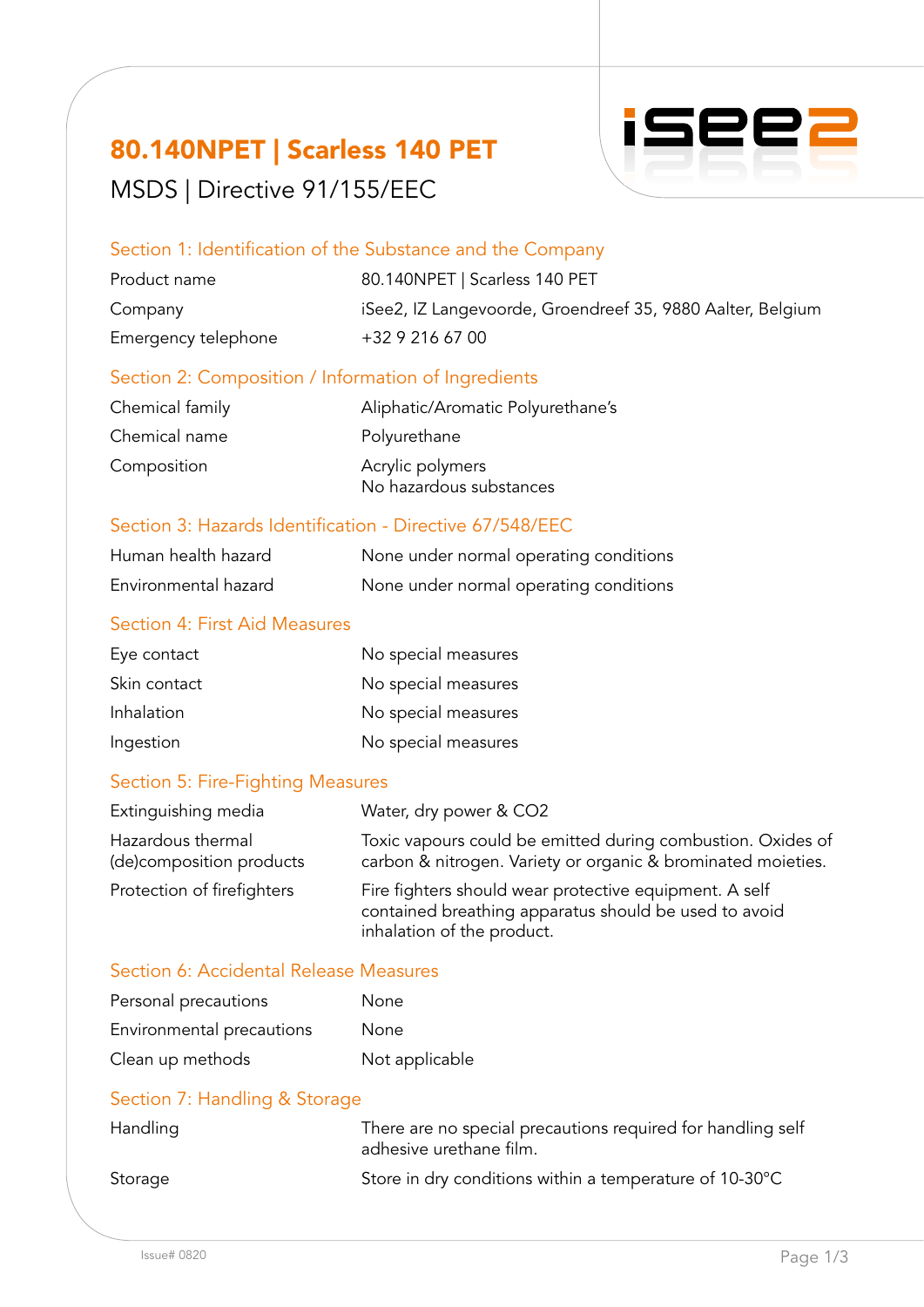# 80.140NPET | Scarless 140 PET MSDS | Directive 91/155/EEC



## Section 8: Exposure Controls / Personal Protection

| <b>Exposure Control Limits</b> | None |
|--------------------------------|------|
| Special protective measures    | None |

## Section 9: Physical and Chemical Properties

| Physical state            | Sheet material, clear white                                |
|---------------------------|------------------------------------------------------------|
| Odour                     | None                                                       |
| Specific gravity          | Between 1.0 and 1.2. (Water = $1.0$ )                      |
| Decomposition temperature | Begins at 120°C. Above 200°C decomposition occurs rapidly. |
| Flammability              | Flash point - not applicable                               |
|                           | Flammable explosive points - not applicable                |

## Section 10: Stability & Reactivity

| Stability             | This product is stable |
|-----------------------|------------------------|
| Thermal decomposition | Begins at 120°C        |
| Conditions to avoid   | Excessive heat         |
| Materials to avoid    | None                   |

## Section 11: Toxicological Information

| Toxic ingredients | Materials used in the manufacture of polyurethane film do not<br>constitute a hazard when incorporated into the product.<br>Polyurethane film should not however be used for wrapping |
|-------------------|---------------------------------------------------------------------------------------------------------------------------------------------------------------------------------------|
|                   | foods or used in child's playthings unless specifically formulated<br>for this purpose. This product is stable.                                                                       |

## Section 12: Ecological Information

| Environmental effects                  | Not applicable                                                    |  |
|----------------------------------------|-------------------------------------------------------------------|--|
| Section 13: Disposal Considerations    |                                                                   |  |
| Disposal considerations                | Disposal should be conducted to all national & local regulations. |  |
| Section 14: Transport Information      |                                                                   |  |
| International transport<br>regulations | No special precautions required                                   |  |
| <b>ADR</b>                             | None                                                              |  |
| <b>UN Number</b>                       | None                                                              |  |